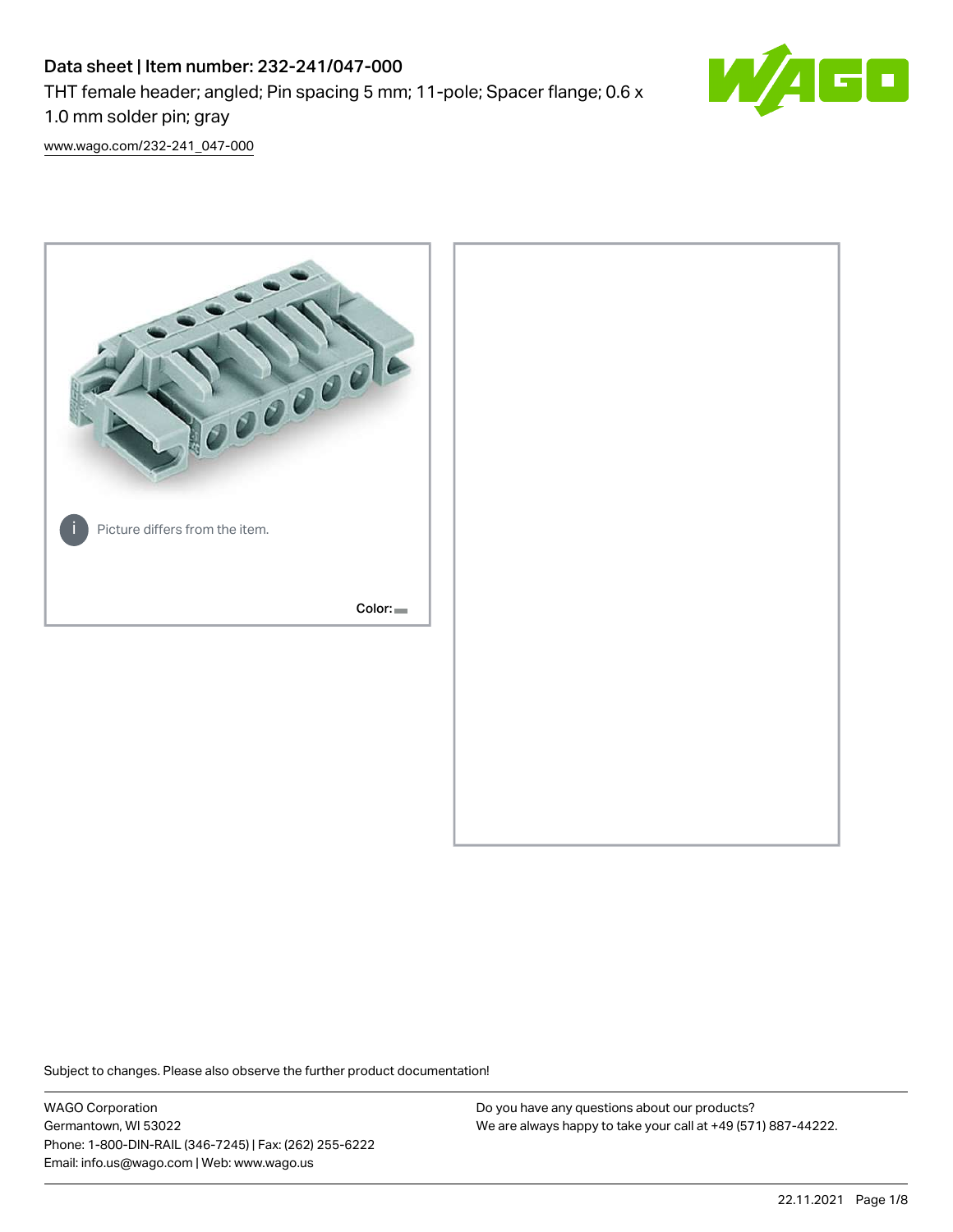



L = pole no. x pin spacing

 $L_1 = L + 3$  mm

 $L_2 = L + 8.8$  mm

 $L_3 = L + 14.8$  mm

2- to 3-pole female connectors – one latch only

# Item description

**Horizontal or vertical PCB mounting via straight or angled solder pins** 

Subject to changes. Please also observe the further product documentation! For board-to-board and board-to-wire connections

WAGO Corporation Germantown, WI 53022 Phone: 1-800-DIN-RAIL (346-7245) | Fax: (262) 255-6222 Email: info.us@wago.com | Web: www.wago.us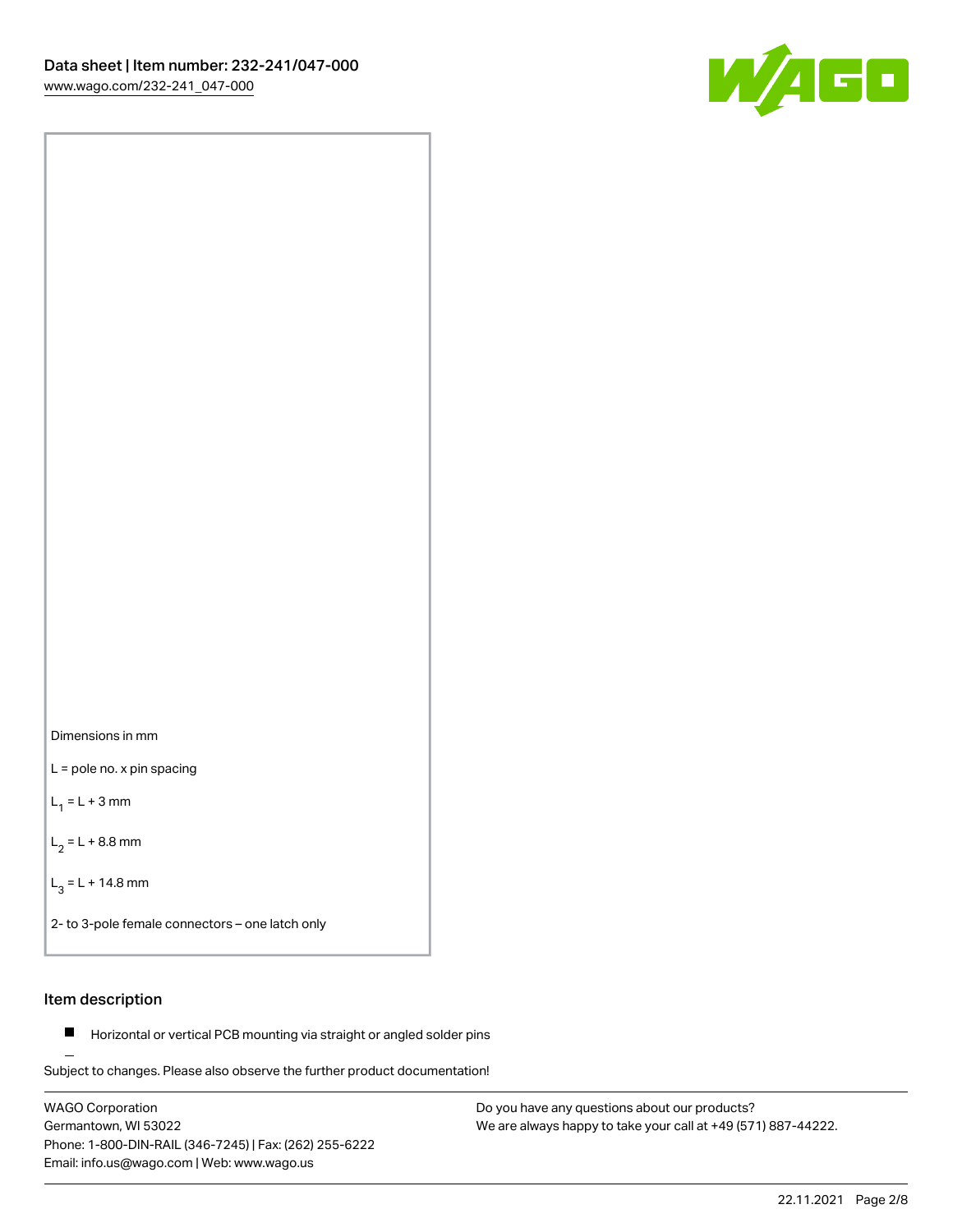

- For board-to-board and board-to-wire connections
- $\blacksquare$ Touch-proof PCB outputs
- $\blacksquare$ Easy-to-identify PCB inputs and outputs
- $\blacksquare$ With coding fingers

# Data **Notes**

| Safety information 1 | The <i>MCS – MULTI CONNECTION SYSTEM</i> includes connectors<br>without breaking capacity in accordance with DIN EN 61984. When<br>used as intended, these connectors must not be connected<br>/disconnected when live or under load. The circuit design should<br>ensure header pins, which can be touched, are not live when<br>unmated. |
|----------------------|--------------------------------------------------------------------------------------------------------------------------------------------------------------------------------------------------------------------------------------------------------------------------------------------------------------------------------------------|
| Variants:            | Other pole numbers<br>3.8 mm pin projection for male headers with straight solder pins<br>Gold-plated or partially gold-plated contact surfaces<br>Other versions (or variants) can be requested from WAGO Sales or<br>configured at https://configurator.wago.com/                                                                        |

# Electrical data

# IEC Approvals

| Ratings per                 | IEC/EN 60664-1                                                        |
|-----------------------------|-----------------------------------------------------------------------|
| Rated voltage (III / 3)     | 320 V                                                                 |
| Rated surge voltage (III/3) | 4 <sub>k</sub> V                                                      |
| Rated voltage (III/2)       | 320 V                                                                 |
| Rated surge voltage (III/2) | 4 <sub>k</sub> V                                                      |
| Nominal voltage (II/2)      | 630 V                                                                 |
| Rated surge voltage (II/2)  | 4 <sub>kV</sub>                                                       |
| Rated current               | 12A                                                                   |
| Legend (ratings)            | $(III / 2)$ $\triangle$ Overvoltage category III / Pollution degree 2 |

# UL Approvals

| Approvals per                  | UL 1059 |
|--------------------------------|---------|
| Rated voltage UL (Use Group B) | 300 V   |
| Rated current UL (Use Group B) | 15 A    |
| Rated voltage UL (Use Group D) | 300 V   |
| Rated current UL (Use Group D) | 10 A    |

Subject to changes. Please also observe the further product documentation!

| <b>WAGO Corporation</b>                                | Do you have any questions about our products?                 |
|--------------------------------------------------------|---------------------------------------------------------------|
| Germantown, WI 53022                                   | We are always happy to take your call at +49 (571) 887-44222. |
| Phone: 1-800-DIN-RAIL (346-7245)   Fax: (262) 255-6222 |                                                               |
| Email: info.us@wago.com   Web: www.wago.us             |                                                               |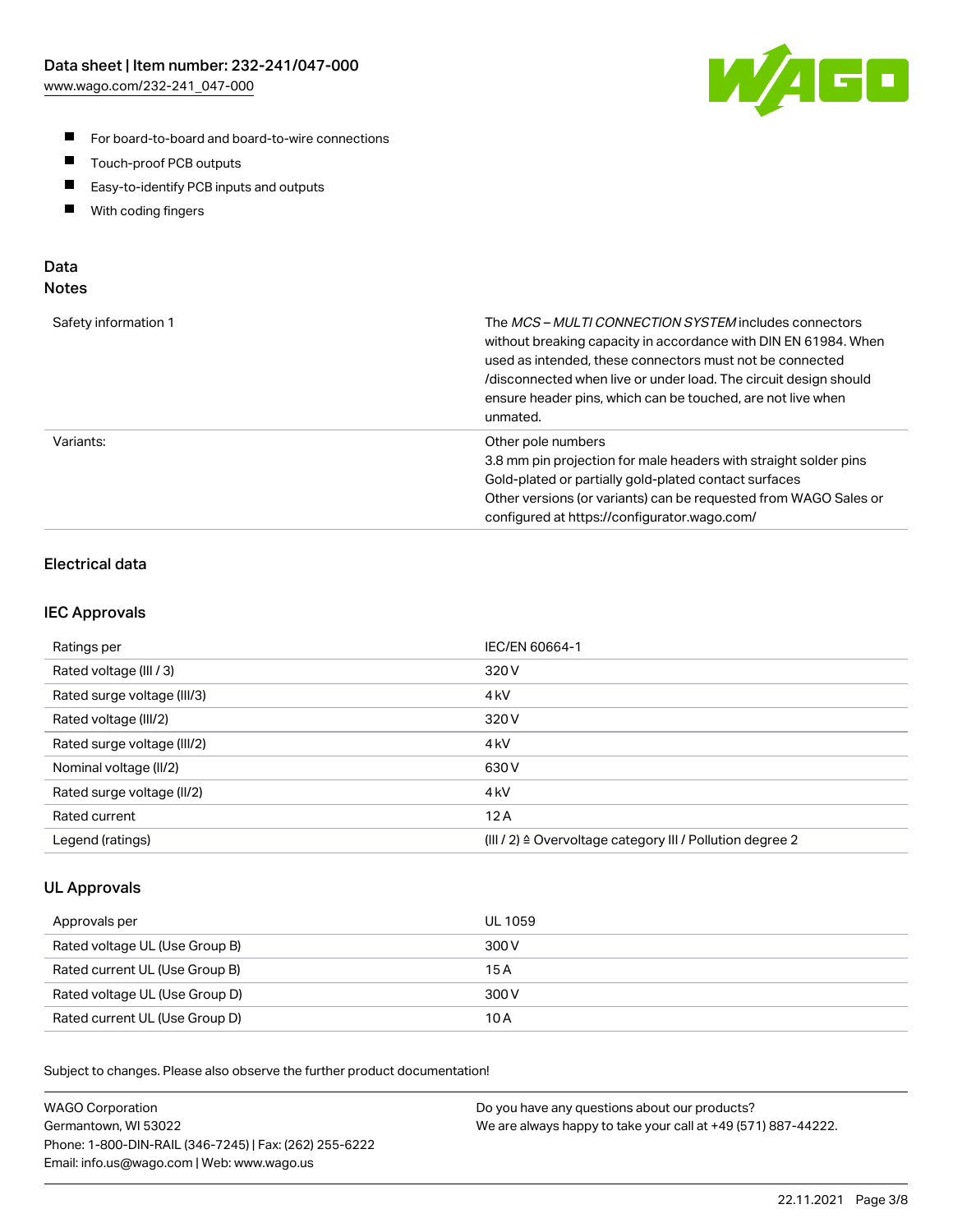

# Ratings per UL

| Rated voltage UL 1977 | soo v<br>วบบ<br>. |
|-----------------------|-------------------|
| Rated current UL 1977 | --                |
|                       | . J <i>r</i>      |

# CSA Approvals

| Approvals per                   | CSA   |
|---------------------------------|-------|
| Rated voltage CSA (Use Group B) | 300 V |
| Rated current CSA (Use Group B) | 15 A  |
| Rated voltage CSA (Use Group D) | 300 V |
| Rated current CSA (Use Group D) | 10 A  |

#### Connection data

| Total number of potentials |  |
|----------------------------|--|
| Number of connection types |  |
| Number of levels           |  |

#### Connection 1

| Number of poles |
|-----------------|
|-----------------|

# Physical data

| Pin spacing                          | 5 mm / 0.197 inch     |
|--------------------------------------|-----------------------|
| Width                                | 69.8 mm / 2.748 inch  |
| Height                               | 16.6 mm / 0.654 inch  |
| Height from the surface              | 11.6 mm / 0.457 inch  |
| Depth                                | 18.25 mm / 0.719 inch |
| Solder pin length                    | 5 <sub>mm</sub>       |
| Solder pin dimensions                | $0.6 \times 1$ mm     |
| Drilled hole diameter with tolerance | $1.3$ $(+0.1)$ mm     |

# Mechanical data

| Mounting type | Mounting flange             |
|---------------|-----------------------------|
| Mounting type | Flush feed-through mounting |
|               | Panel mounting              |

Subject to changes. Please also observe the further product documentation!

| <b>WAGO Corporation</b>                                | Do you have any questions about our products?                 |
|--------------------------------------------------------|---------------------------------------------------------------|
| Germantown, WI 53022                                   | We are always happy to take your call at +49 (571) 887-44222. |
| Phone: 1-800-DIN-RAIL (346-7245)   Fax: (262) 255-6222 |                                                               |
| Email: info.us@wago.com   Web: www.wago.us             |                                                               |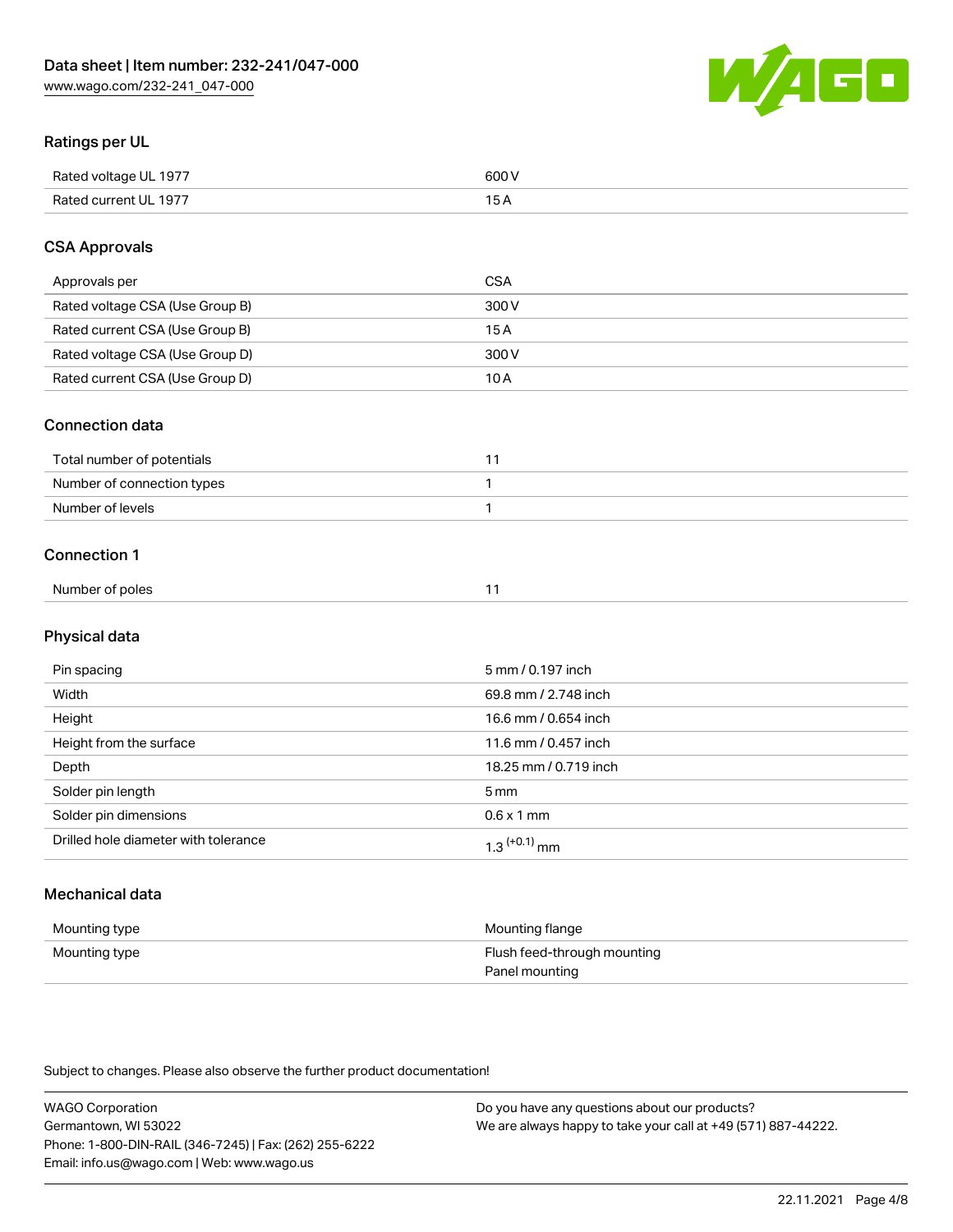

#### Plug-in connection

| Contact type (pluggable connector) | Female header |
|------------------------------------|---------------|
| Connector (connection type)        | for PCB       |
| Mismating protection               | No            |
| Mating direction to the PCB        | 0°            |
| Locking of plug-in connection      | Without       |

# PCB contact

| PCB Contact                         | THT                                        |
|-------------------------------------|--------------------------------------------|
| Solder pin arrangement              | over the entire female connector (in-line) |
| Number of solder pins per potential |                                            |

#### Material data

| Color                       | gray             |
|-----------------------------|------------------|
| Material group              |                  |
| Insulation material         | Polyamide (PA66) |
| Flammability class per UL94 | V <sub>0</sub>   |
| Contact material            | Copper alloy     |
| Contact plating             | tin-plated       |
| Fire load                   | $0.206$ MJ       |
| Weight                      | 11.1 g           |

#### Environmental requirements

| Limit temperature range<br>the contract of the contract of the contract of the contract of the contract of the contract of the contract of | $-60+85 °C$ |  |
|--------------------------------------------------------------------------------------------------------------------------------------------|-------------|--|
|--------------------------------------------------------------------------------------------------------------------------------------------|-------------|--|

### Commercial data

| PU (SPU)              | 25 Stück      |
|-----------------------|---------------|
| Packaging type        | box           |
| Country of origin     | <b>DE</b>     |
| <b>GTIN</b>           | 4050821627692 |
| Customs tariff number | 85366990990   |

# Approvals / Certificates

#### Country specific Approvals

**Certificate** 

Subject to changes. Please also observe the further product documentation!

WAGO Corporation Germantown, WI 53022 Phone: 1-800-DIN-RAIL (346-7245) | Fax: (262) 255-6222 Email: info.us@wago.com | Web: www.wago.us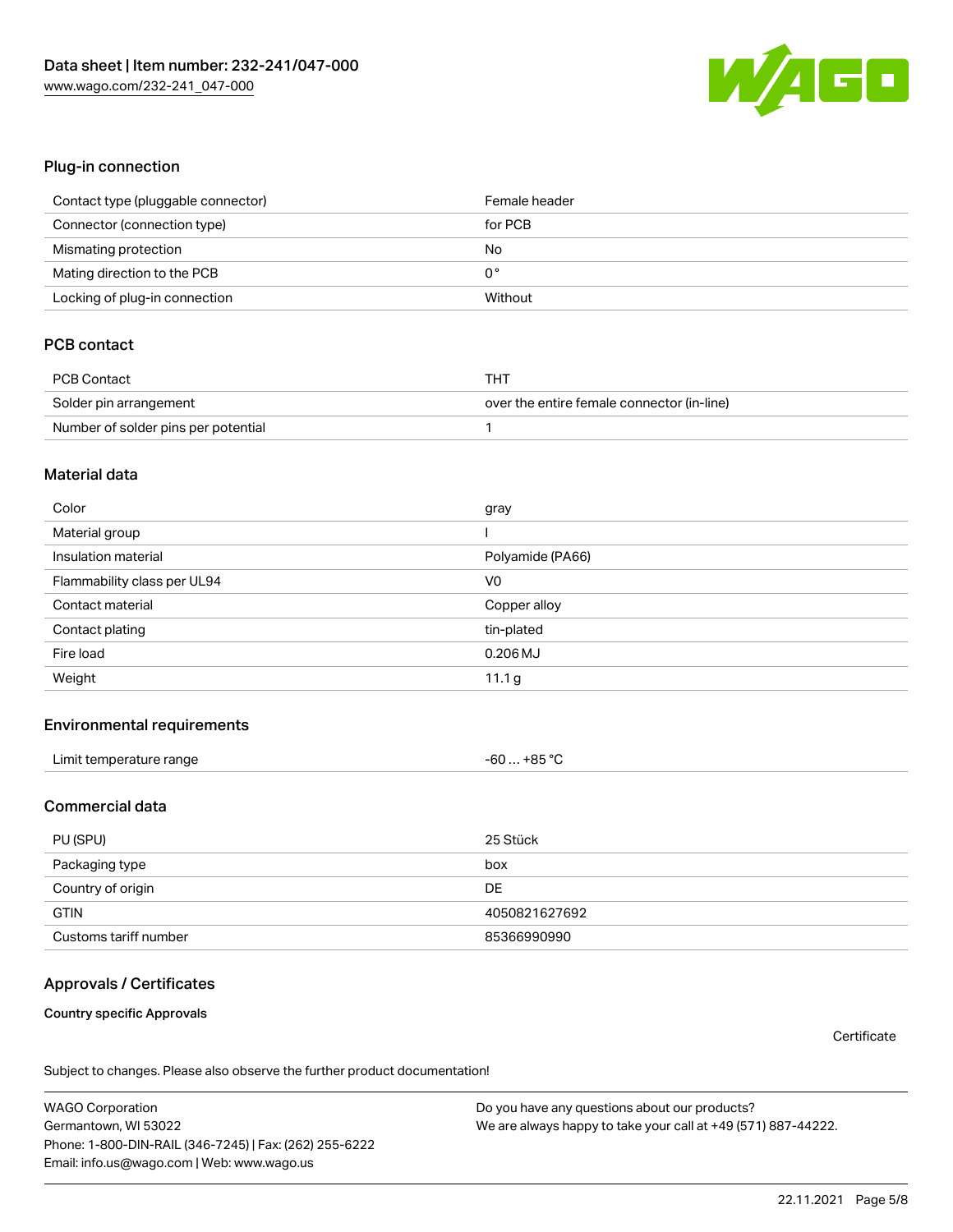[www.wago.com/232-241\\_047-000](http://www.wago.com/232-241_047-000)



| Logo     | Approval                               | <b>Additional Approval Text</b> | name    |
|----------|----------------------------------------|---------------------------------|---------|
| Ж<br>. . | <b>CSA</b><br>DEKRA Certification B.V. | C22.2                           | 1466354 |

Ship Approvals

|                     |                                                         |                                 | Certificate                         |
|---------------------|---------------------------------------------------------|---------------------------------|-------------------------------------|
| Logo                | Approval                                                | <b>Additional Approval Text</b> | name                                |
| ABS                 | <b>ABS</b><br>American Bureau of Shipping               | Ξ.                              | $19 -$<br>HG15869876-<br><b>PDA</b> |
| <b>BUREAU</b>       | BV<br>Bureau Veritas S.A.                               | <b>IEC 60998</b>                | 11915/D0 BV                         |
|                     | <b>DNV GL</b><br>Det Norske Veritas, Germanischer Lloyd | $\overline{\phantom{0}}$        | TAE 000016Z                         |
| <b>UL-Approvals</b> |                                                         |                                 |                                     |
|                     |                                                         |                                 | Certificate                         |

| Logo | Approval                       | <b>Additional Approval Text</b> | name   |
|------|--------------------------------|---------------------------------|--------|
|      | UL                             | <b>UL 1059</b>                  | E45172 |
| 8.   | Underwriters Laboratories Inc. |                                 |        |
|      | <b>UR</b>                      | <b>UL 1977</b>                  | E45171 |
| D    | Underwriters Laboratories Inc. |                                 |        |

# Counterpart



Item no.231-611 nem 10.231-611<br>Male connector; 11-pole; Pin spacing 5 mm; gray [www.wago.com/231-611](https://www.wago.com/231-611)

# Optional accessories

Testing accessories

Testing accessories

Subject to changes. Please also observe the further product documentation!

WAGO Corporation Germantown, WI 53022 Phone: 1-800-DIN-RAIL (346-7245) | Fax: (262) 255-6222 Email: info.us@wago.com | Web: www.wago.us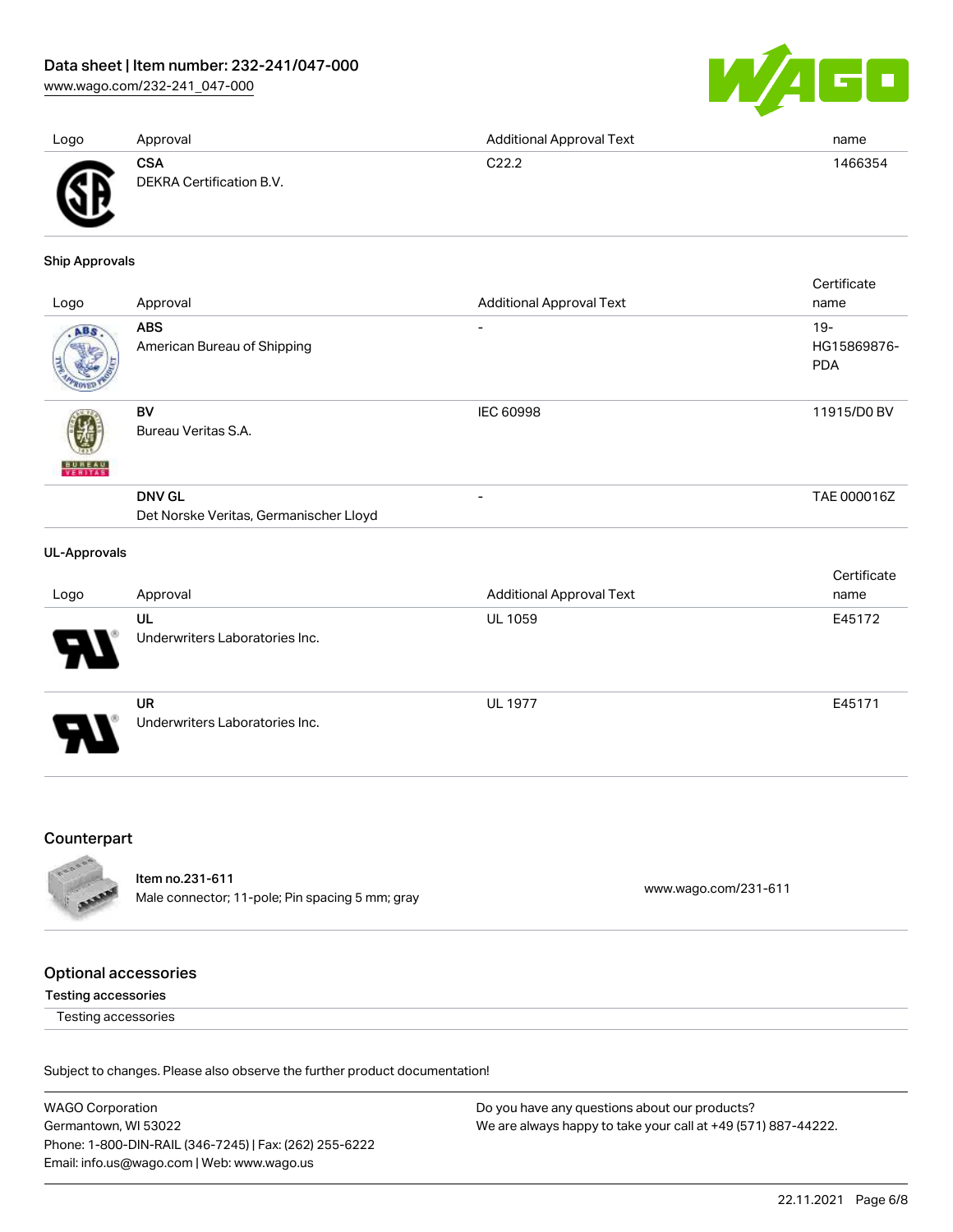

[www.wago.com/231-661](http://www.wago.com/231-661)

Item no.: 231-661

Test plugs for female connectors; for 5 mm and 5.08 mm pin spacing; 2,50 mm<sup>2</sup>; light gray

| <b>Downloads</b>                                                                                                                                                       |            |               |          |
|------------------------------------------------------------------------------------------------------------------------------------------------------------------------|------------|---------------|----------|
| Documentation                                                                                                                                                          |            |               |          |
| <b>Additional Information</b>                                                                                                                                          |            |               |          |
| Technical explanations                                                                                                                                                 | 2019 Apr 3 | pdf<br>2.0 MB | Download |
| <b>CAD files</b>                                                                                                                                                       |            |               |          |
| <b>PCB Design</b>                                                                                                                                                      |            |               |          |
| Symbol and Footprint 232-241/047-000                                                                                                                                   |            | <b>URL</b>    | Download |
| CAx data for your PCB design, consisting of "schematic symbols and PCB footprints",<br>allow easy integration of the WAGO component into your development environment. |            |               |          |
| Supported formats:                                                                                                                                                     |            |               |          |
| ш<br>Accel EDA 14 & 15                                                                                                                                                 |            |               |          |
| ш<br>Altium 6 to current version                                                                                                                                       |            |               |          |
| ш<br>Cadence Allegro                                                                                                                                                   |            |               |          |
| DesignSpark<br>ш                                                                                                                                                       |            |               |          |
| ш<br>Eagle Libraries                                                                                                                                                   |            |               |          |
| ш<br>KiCad                                                                                                                                                             |            |               |          |
| ш<br>Mentor Graphics BoardStation                                                                                                                                      |            |               |          |
| ш<br>Mentor Graphics Design Architect                                                                                                                                  |            |               |          |
| ш<br>Mentor Graphics Design Expedition 99 and 2000                                                                                                                     |            |               |          |
| ш<br>OrCAD 9.X PCB and Capture                                                                                                                                         |            |               |          |
| PADS PowerPCB 3, 3.5, 4.X, and 5.X<br>ш                                                                                                                                |            |               |          |
| ш<br>PADS PowerPCB and PowerLogic 3.0                                                                                                                                  |            |               |          |
| ш<br>PCAD 2000, 2001, 2002, 2004, and 2006                                                                                                                             |            |               |          |
| ш<br>Pulsonix 8.5 or newer                                                                                                                                             |            |               |          |
| ш<br><b>STL</b>                                                                                                                                                        |            |               |          |
| 3D STEP                                                                                                                                                                |            |               |          |
| TARGET 3001!                                                                                                                                                           |            |               |          |
| View Logic ViewDraw<br><b>The Contract of Section</b>                                                                                                                  |            |               |          |
| Quadcept<br>ш                                                                                                                                                          |            |               |          |
| Zuken CadStar 3 and 4                                                                                                                                                  |            |               |          |

Subject to changes. Please also observe the further product documentation!

WAGO Corporation Germantown, WI 53022 Phone: 1-800-DIN-RAIL (346-7245) | Fax: (262) 255-6222 Email: info.us@wago.com | Web: www.wago.us